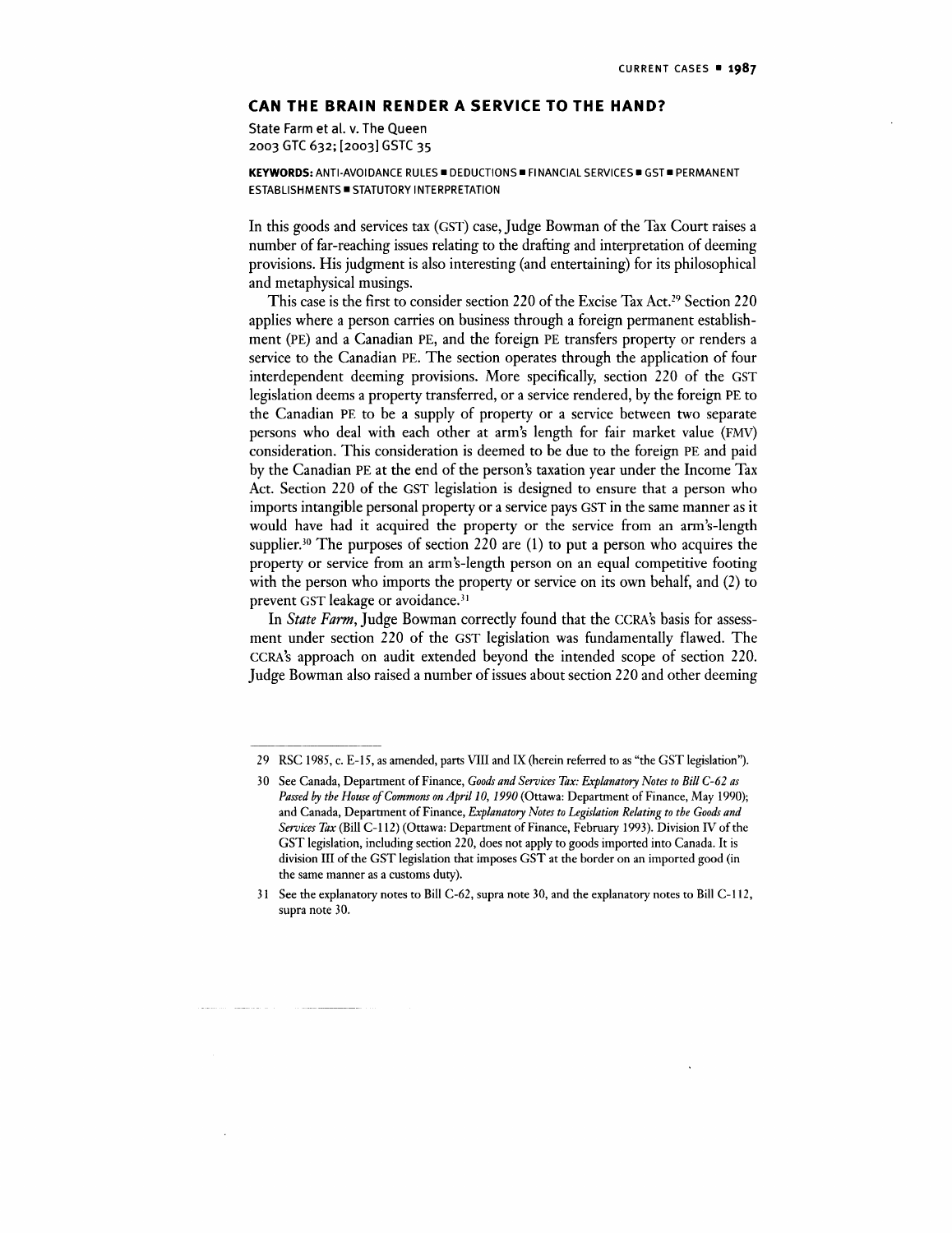provisions in tax legislation. In his obiter comments, he questioned whether section 220 could *ever* deem an entity's foreign PE to make a taxable supply of services to its Canadian PE. He sent a clear message to legislative drafters, to be certain that legislative provisions achieve their intended purposes; otherwise, the courts may be unable to give them effect. He also sent a clear message to the courts, taxing authorities, and tax practitioners in interpreting deeming provisions in tax legislation: one must not jump to conclusions about the legal effect of such provisions. The words must be read carefully in the context of their intended objectives to see whether, in fact, they achieve those objectives.

The facts in *State Farm* may be summarized as follows. State Farm Mutual Auto Insurance and State Farm Fire & Casualty Company (together, "State Farm") are US corporations licensed to carry on the insurance business in all 50 US states and in Alberta, Ontario, and New Brunswick. They are the largest automobile, fire, and casualty insurers in North America. In Canada, State Farm insurance is sold through independent sales agents. State Farm's head office (HO) is located in Bloomington, Illinois, and its Canadian regional office (CRO) is located in Scarborough, Ontario. Pursuant to subsection 123(1) of the GST legislation, both HO and CRO are PEs for GST purposes.

The central issue in the case was whether expenses allocated by HO to CRO were subject to GST. HO allocated expenses to CRO for insurance regulatory purposes and for determination of the profit of the Canadian PE for Canadian income tax and accounting purposes. According to the CCRA, CRO had acquired "imported taxable supplies" of administrative or management services from HO for FMV consideration equal to the accounting allocation. In the CCRA's view, sections 217, 218, and 220 in division IV of the GST legislation had the combined effect of imposing GST on the FMV consideration (accounting allocation) payable by CRO for the imported taxable supplies acquired from HO.<sup>32</sup>

In analyzing the basis for the CCRA's assessment, Judge Bowman found that the CCRA had failed to address two of the conditions for section 220 to apply. It did not provide evidence as to (1) the nature of the services rendered by HO to CRO or (2) the FMV of those services. Judge Bowman certainly needed to see evidence related to the first condition, as we will see later in his obiter comments. On the second

<sup>32</sup> Division IV of the GST legislation levies GST on imported taxable supplies of intangible personal property and services. The definition of "imported taxable supply" is found in section 217 of the GST legislation. The definition of "imported taxable supply" and division IV GST do not apply where the importer acquires the property or services for its exclusive consumption, use, or supply in its "commercial activities." Division IV GST is not imposed in these circumstances because the importer, if registered for the GST, would be eligible to offset the GST liability with an input tax credit on the same GST return. Pursuant to subsection 123(1) of the GST legislation, a "commercial activity" excludes the making of exempt supplies. The underwriting and issuing of insurance policies are exempt supplies of financial services.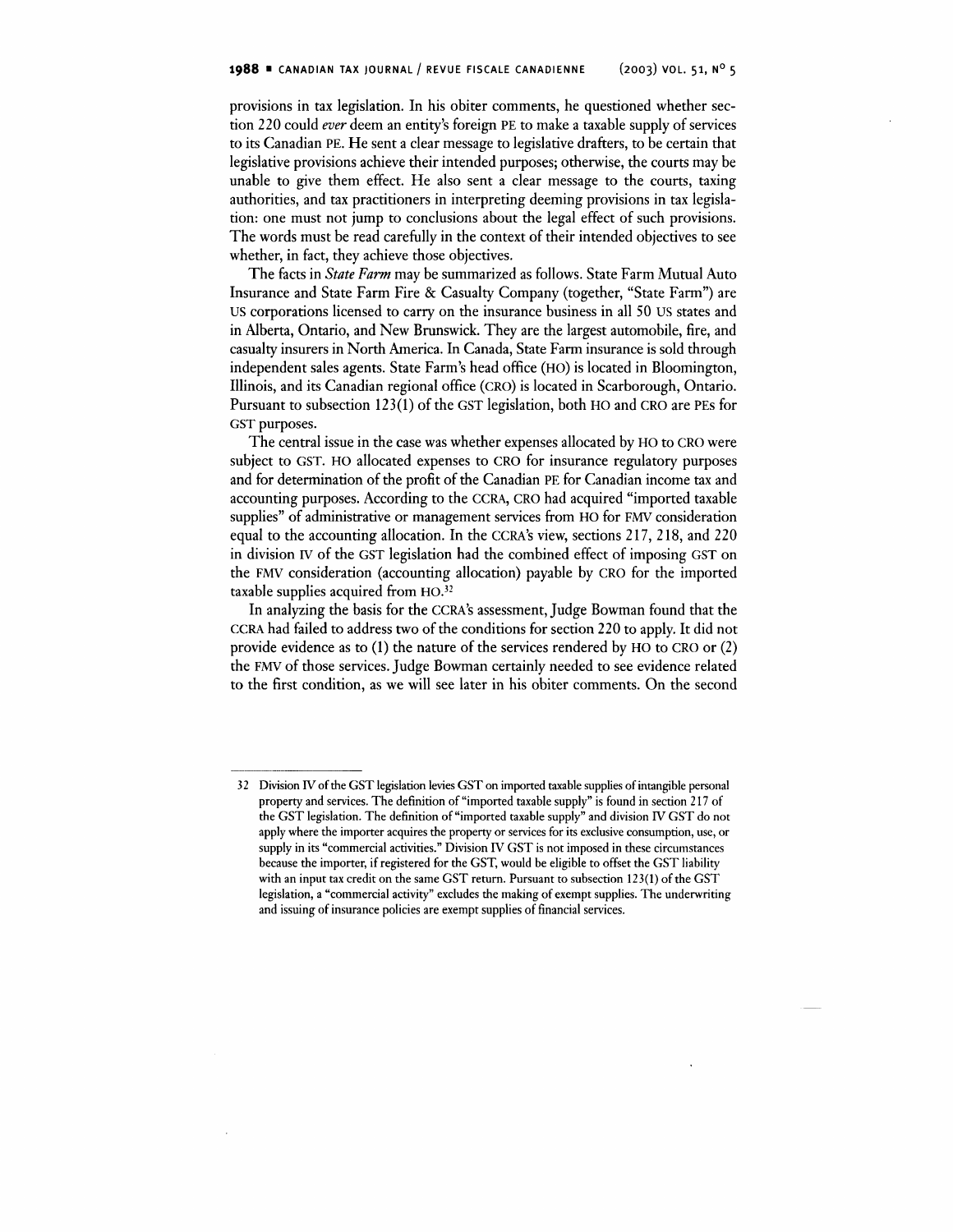condition, the CCRA had failed to plead the assumption that the accounting allocation was "equal to the fair market value of the service."<sup>33</sup> Judge Bowman noted that "what the fair market value, if any, is of such a service is something that must be determined independently of any deeming provision."<sup>34</sup> Judge Bowman found that the Crown's failure to plead any assumptions or facts in this respect might well, in itself, have been sufficient to justify allowing the appeals.<sup>35</sup>

Judge Bowman then took his analysis one step further. He postulated that if HO had rendered services to CRO for FMV consideration equal to the accounting allocation, those services could not possibly be "imported taxable supplies" of administrative or management services. In his view, any such services would be exempt supplies of financial services. He stated, "Even if it could be said that head office provided a service to the CRO that service consisted substantially, if not entirely, in the area of underwriting insurance policies."<sup>36</sup> The underwriting of insurance policies is an exempt supply of financial services.<sup>37</sup>

As further support for the GST exemption, Judge Bowman found that to the extent that HO did perform any administrative or management services for CRO, they were "incidental to the financial services supplied."<sup>38</sup> Under section 138 of the GST legislation, these incidental supplies of administrative or management services would merge into the predominant exempt supplies of financial services and, accordingly, would lose their identity as separate taxable supplies.

In the alternative, if any administrative or management services provided by HO to CRO were not incidental supplies as contemplated under section 138, Judge Bowman found that the exemption in section 139 would apply. All of the conditions of section 139 would be satisfied, as follows:<sup>39</sup>

- HO supplied one or more financial services (insurance underwriting services) with one or more non-financial services (administrative or management services), for a single amount.
- The financial services were related to the non-financial services.
- It was the usual practice of HO to supply the insurance underwriting services together with the other services in the ordinary course of business.

- 38 Supra note 33, at paragraphs 12 and 80.
- 39 Ibid., at paragraphs 11 and 81.

<sup>33</sup> *State Farm et al. v. The Queen,* 2003 GTC 632; [2003] GSTC 35, at paragraph 31 (TCC).

<sup>34</sup> Ibid. CCRA's Information Circular 87-2R, "International Transfer Pricing," September 27, 1999, paragraphs 154 to 171, may be a suitable source for determining how to calculate the FMV for any services rendered between PEs.

<sup>35</sup> Supra note 33, at paragraphs 31 and 78.

<sup>36</sup> Ibid., at paragraph 79.

<sup>37</sup> Paragraph (h) of the definition of "financial service" in subsection 123(1) of the GST legislation.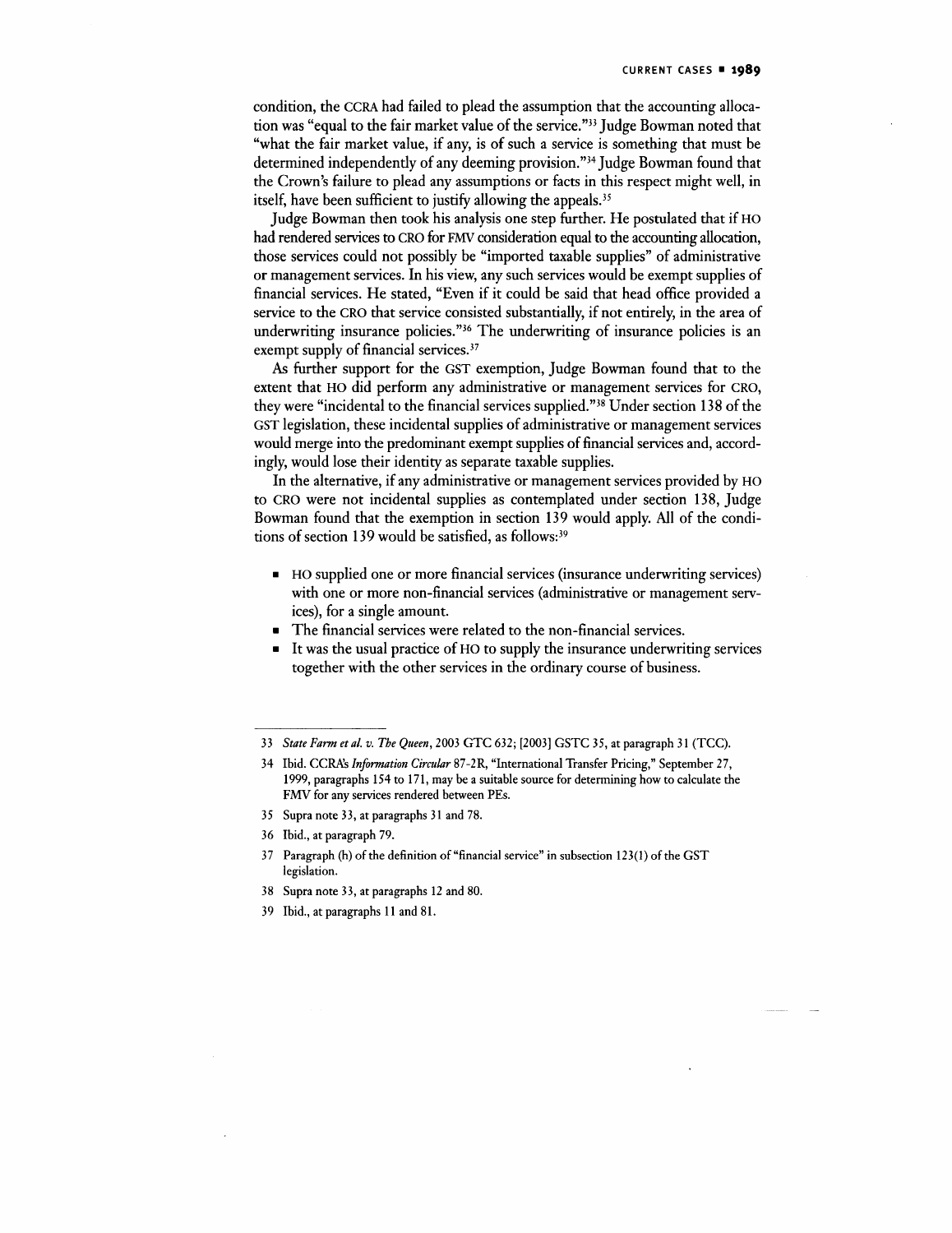• If the insurance underwriting services and administrative or management services had been billed separately, the consideration for the insurance underwriting services would have constituted more than 50 percent of the total of all amounts received by HO for all services.

Judge Bowman then went beyond these reasons to discuss the operation (or inoperability) of section 220 generally. His obiter comments are the most conceptually challenging part of the judgment. The source of the difficulties with section 220 is its use of four deeming provisions to create statutory legal fictions. Their intended effect is to alter reality so as to achieve Parliament's overriding tax policy objectives. As we previously stated, these policy objectives are (1) to put a person who acquires the property or service from an arm's-length person on an equal competitive footing with the person who imports the property or service on its own behalf, and (2) to prevent GST leakage or avoidance.

The trick is in correctly applying the deeming provisions. We must know how far the statutory fiction goes and when to leave it behind and revert to reality. As noted by Sullivan and Driedger,

[although a sovereign legislature cannot change reality it can declare it to be different from what it actually is or was.

When "deems" is used to create a legal fiction, the fiction cannot be rebutted. The facts as declared by the legislature govern even in the face of irrefutable evidence to the contrary. The difficulty that arises in interpreting legal fictions is determining the scope of the fiction.<sup>40</sup>

Section 220 of the GST legislation operates only where a person's foreign PE transfers property or renders a service to its Canadian PE. In his obiter comments, Judge Bowman doubted whether section 220 could expand the GST net to capture intracompany "services" rendered by a person's foreign PE to its Canadian PE. How can it be said that one PE is providing services to the other in *State Farm?* As the judgment explains, the insurance business is divided into four essential functions: selling insurance policies, underwriting, claims, and investment. The two PEs split these functions between them to accomplish State Farm's insurance business objectives. Given how closely integrated their roles are, can it really be said that one PE is rendering services to the other? In fact, the two PEs are acting in concert as one legal entity to carry out the activities of the insurance business carried on by State Farm.

Section 220 of the GST legislation appears to be at least one deeming provision short of what is required to give effect to its intended purposes. It needs a provision to deem the foreign PE to render services to the Canadian PE. In explaining this problem, Judge Bowman considered the metaphysical and philosophical dimensions:

<sup>40</sup> Ruth Sullivan, *Sullivan and Driedger on the Construction of Statutes,* 4th ed. (Markham, ON: Butterworths, 2002), 69.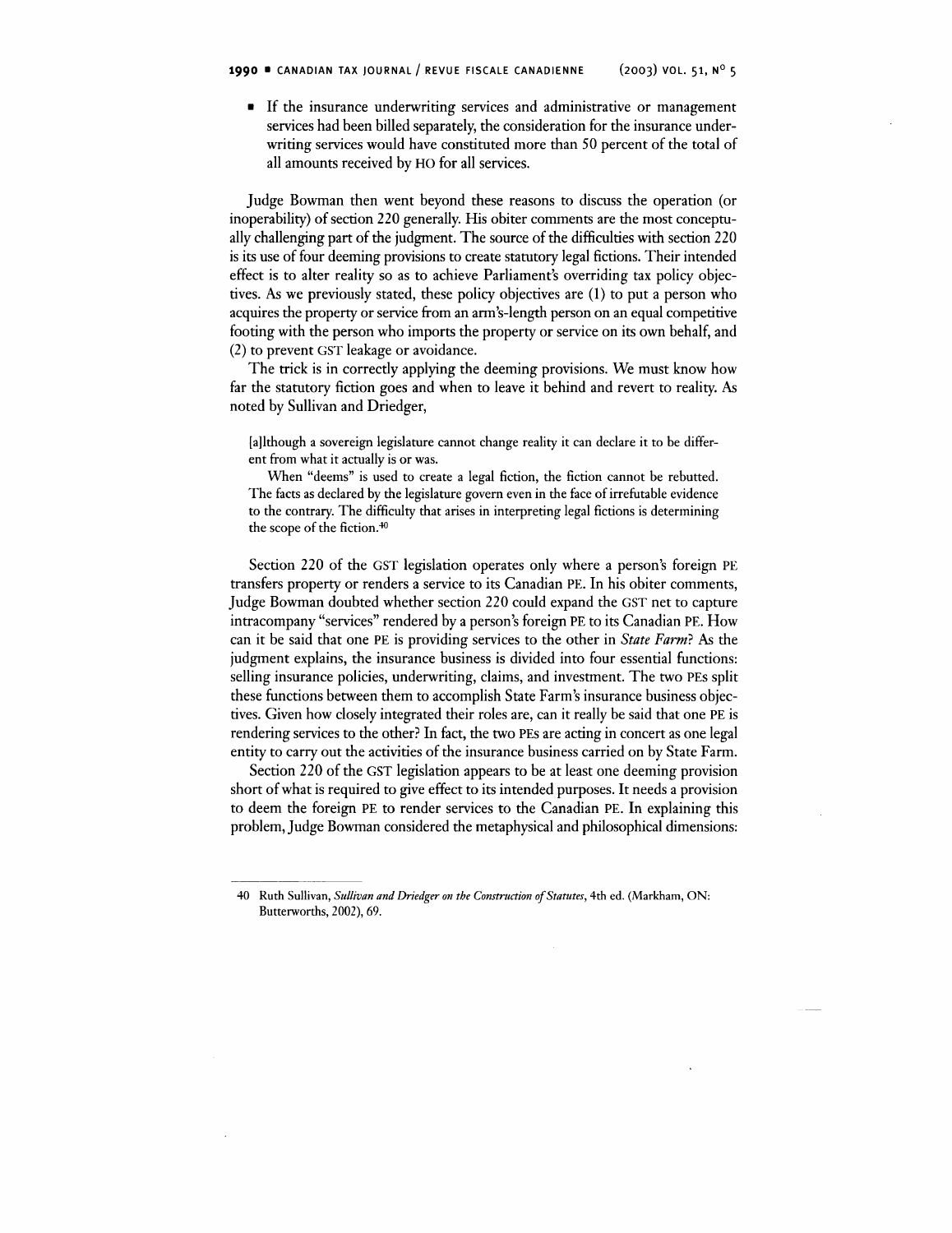The problem with section 220 is that it creates a statutory fiction, or, if you will, an artificial presumption, but it does not direct us to pursue that presumption to its logical (or illogical) conclusion. It leads us to the end of the diving board but provides us with no pool in which to jump. It is possible that the inarticulate premise of section 220 is that foreign permanent establishments render services to Canadian permanent establishments but this is not stated. If that is the premise it does not matter that one may be the foreign head office and one the Canadian branch or vice versa. Yet the premise has no rational basis. One could as readily say that a branch office in Canada renders services to a foreign head office. If one enjoys philosophical conundrums, one might ask if the brain renders a service to the hand or the hand renders a service to the brain. The simple fact is that parts of a single organism, whether physical or financial, whether concrete or abstract, do not render services to each other and deeming the parts to be separate persons, as section 220 does, does not overcome this fundamental conceptual obstacle, even though branch accounting practices and subsection 4(1) of the *Income Tax Act* require a reasonable allocation of expenses to sources in a particular place.<sup>41</sup>

In his obiter comments, Judge Bowman hinted at yet another hurdle in the application of section 220 of the GST legislation. Although he found considerable merit in the appellant's argument that "if any services are performed they are performed by employees of the appellants and are therefore not services as deemed in subsection 123(1),"<sup>42</sup> he found it unnecessary to rule on this argument because his conclusions, noted above, were sufficient to allow State Farm's appeal.

This argument warrants further discussion. It focused on two potentially conflicting deeming provisions in the GST legislation. Specifically, section 220 may conflict with the definition of "service" in subsection 123(1). The definition of "service" carves out "anything that is supplied to an employer by a person who is or agrees to become an employee of the employer in the course of or in relation to the office or employment of that person." That is, an employee's activities performed on behalf of his employer do not constitute supplies of services made to the employer, but constitute non-transactions, for GST purposes. This definition arguably conflicts with section 220 because section 220 would deem employees working at an entity's foreign PE to make supplies of services to the entity's Canadian PE (the employer). It could be argued that by deeming the foreign PE and Canadian PE to be separate persons, section 220 implicitly deems the employees of each PE to be employed by a separate person. Otherwise, section 220 would become inoperable. In choosing between two competing interpretations, we must assume that Parliament intended the one that would make section 220 operable. Moreover, another principle of statutory interpretation holds that the more specific legislative provision in section 220 should prevail over the general legislative provision setting out the definition of "service" in subsection 123(1). Given the fundamental problem

<sup>41</sup> Supra note 33, at paragraph 77.

<sup>42</sup> Ibid., at paragraph 89.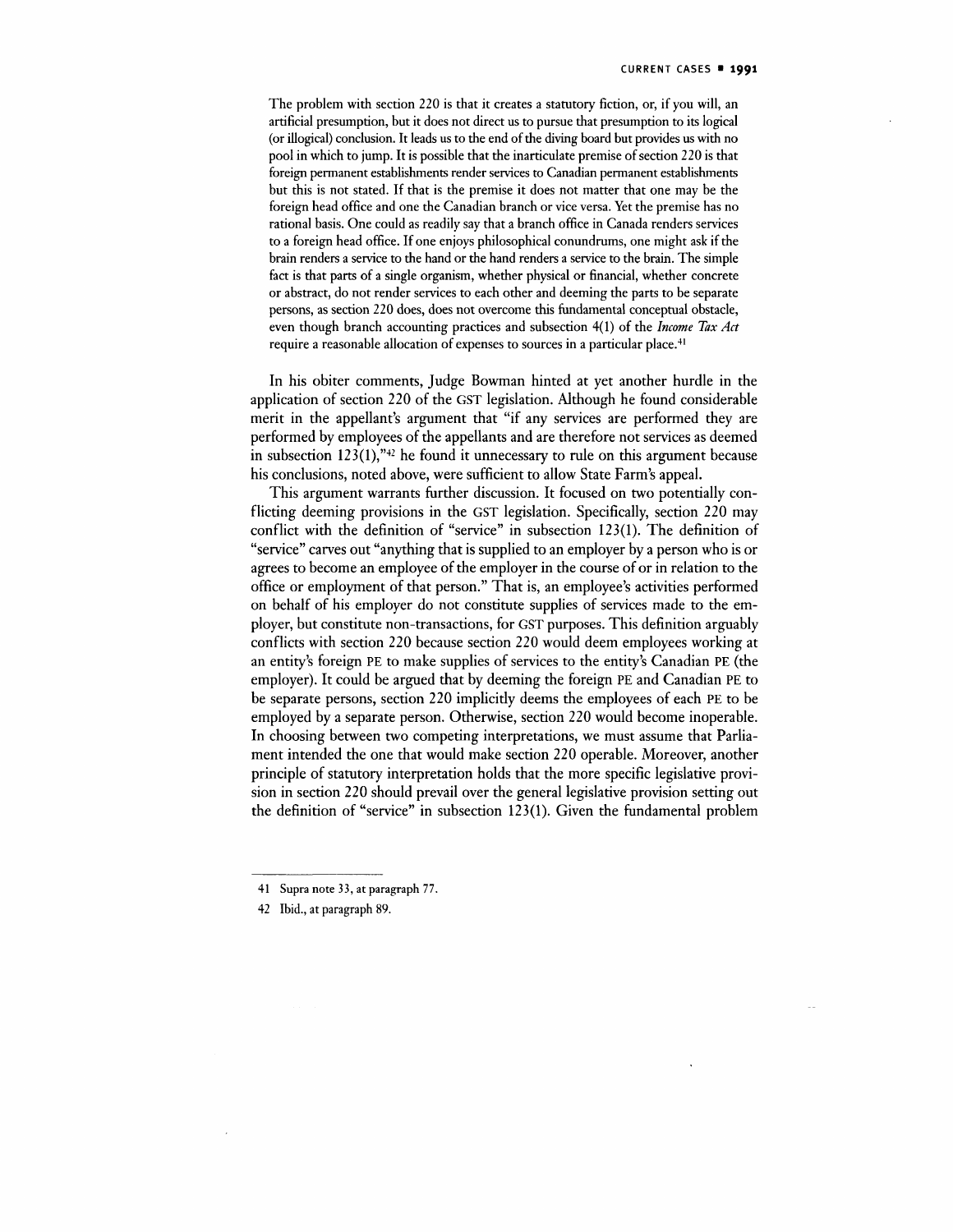with section 220 in accomplishing Parliament's overriding policy objectives, this statutory interpretation may prove to be of little benefit to the CCRA.

Parliament could look to article VII of the Canada-US income tax convention, 1980<sup>43</sup> for appropriate wording in redrafting section 220 of the GST legislation to achieve Parliament's intended tax policy objectives. In *Cudd Pressure Control Inc. v. The Queen\*\** Cudd Pressure Control Inc. ("Cudd Pressure"), a US-based company with a PE in Canada, entered into a contract with Mobil Oil Canada Limited ("Mobil Canada") to provide snubbing unit services in Canada on an offshore oil drilling rig owned by Mobil Canada. The CCRA and the courts rejected Cudd Pressure's Canadian income tax deduction for rent notionally payable by its Canadian PE to its foreign PE for the use of the equipment in carrying out its contract with Mobil Canada. Cudd Pressure was restricted to claiming capital cost allowance for its use of the equipment in Canada. Obiter comments made in one judgment in the Federal Court of Appeal, however, left open the possibility of a deduction for rent notionally payable from an entity's Canadian PE to the entity's foreign PE in appropriate circumstances.<sup>45</sup> That judgment cited article III of the Canada-US reciprocal tax convention, 1942<sup>46</sup> (the predecessor to article VII of the Canada-US treaty), which requires that the net commercial profits of each PE be determined as if each PE "were an independent enterprise engaged in the same or similar activities under the same or similar conditions."<sup>47</sup> Section 220 could be reworded to deem an entity's Canadian PE to acquire services from its foreign PE if the Canadian PE could acquire the same services from "an independent enterprise engaged in the same or similar activities under the same or similar conditions."

Such a provision still might not apply in the *State Farm* circumstances. The activities of the foreign PE and the Canadian PE may be so inextricably intertwined that it is impossible to separate them into two independent enterprises. It may be impossible to conclude that either PE could operate as an independent enterprise.

<sup>43</sup> The Convention Between Canada and the United States of America with Respect to Taxes on Income and on Capital, signed at Washington, DC on September 26, 1980, as amended by the protocols signed on June 14, 1983, March 28, 1984, March 17, 1995, and July 29, 1997 (herein referred to as "the Canada-US treaty").

<sup>44 95</sup> DTC 559; [1995] 2 CTC 2382 (TCC); aff 'd. 98 DTC 6630; [1999] 1 CTC 1 (EGA).

<sup>45</sup> Ibid., Federal Court of Appeal judgment of Justice McDonald, at paragraphs 5 to 38, particularly paragraphs 29, 30 to 33, and 37. In particular, for the Canadian PE's deduction to be available, the foreign PE would have had to recognize the notional rent in its income on its foreign income tax return and a reasonable independent third party in circumstances similar to those of the Canadian PE would have had to agree to rent the equipment from the foreign PE.

<sup>46</sup> Convention and Protocol Between Canada and the United States of America for the Avoidance of Double Taxation and the Prevention of Fiscal Evasion in the Case of Income Taxes, signed at Washington, DC on March 4, 1942, as amended by the protocols signed on June 12, 1950, August 8, 1956, and October 25, 1966 (herein referred to as "the 1942 Canada-US convention").

<sup>47</sup> Article III(l) of the 1942 Canada-US convention.